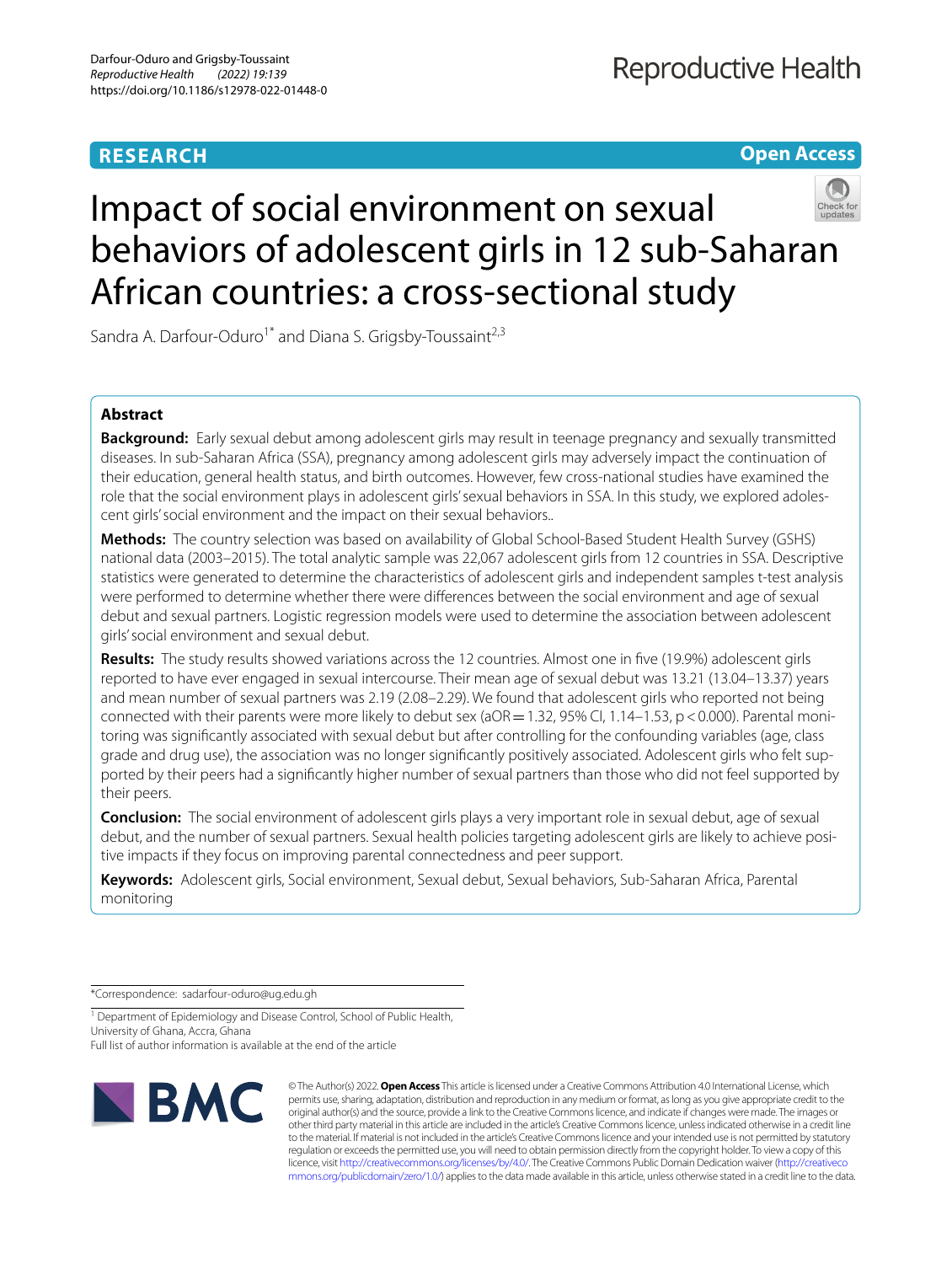# **Plain language summary**

Adolescent girls in sub-Saharan Africa are at risk of dropping out of school when they get pregnant. There are also several health risks associated with adolescent pregnancies. This study explored factors in the adolescent girl's social environment which could impact their sexual behaviors. We examined data from adolescent girls in 12 sub-Saharan African Countries, namely, Kenya, Tanzania, Uganda, Ghana, Mauritania, Senegal, Swaziland, Zambia, Botswana, Namibia, Seychelles and Mozambique. After analyzing the data, we found that adolescent girls who reported not being close with their parents were more likely to debut sex. Adolescent girls who felt supported by their friends had a higher number of sexual partners. Thus, support from parents and peers play a vital role in the sexual behaviors of adolescent girls.

# **Background**

A World Health Organization (WHO) [\[1](#page-11-0)] report indicates that a quarter of the world's population is made up of people between the ages of 10 and 24 years, and about 90% live in low and middle-income countries (LMICs) where fertility is high [[2\]](#page-11-1). Notably, half of the population in sub-Saharan Africa is younger than 18 years and is the fastest growing region in the world  $[3]$  $[3]$ . According to UNICEF  $[4]$  $[4]$  and WHO $[5]$  $[5]$ , this increase in adolescent population growth coincides with a reduction in infectious disease, malnutrition and infant and early childhood mortality. This reduction has shifted the attention to other health issues such as sexual and reproductive health, which has become very important during adolescence.

According to Sawyer et al. [\[6\]](#page-11-5) a focus on adolescence is central to the success of many public health agendas. For example, efforts made towards achieving the Millennium Development Goal to reduce child and maternal mortality and human immunodefciency virus / acquired immunodeficiency diseases (HIV/AIDS) [\[6](#page-11-5)] have had a positive impact on adolescent health in South-East Asia, Eastern Mediterranean and the African Regions [\[7\]](#page-11-6). Notwithstanding this improvement, maternal mortality is the second highest cause of death globally among girls between the ages of 15 and 19 years [[7\]](#page-11-6).

Compared to the rest of the world, young women in sub-Saharan Africa (SSA), face a double burden of unplanned pregnancy and HIV risk [[8\]](#page-11-7). Early initiation of sex (before the age of 18) increases the risk of unintended pregnancy [[9\]](#page-11-8), creating a major social problem and a public health challenge  $[9-11]$  $[9-11]$  $[9-11]$  $[9-11]$  $[9-11]$  among adolescent girls. Moreover, childbearing at an early age reduces access to education and employment opportunities that these adolescent mothers might have had [[12](#page-11-10)].

Sub-Saharan Africa has the highest level of adolescent fertility in the world, which signifcantly contributes to the region's lifetime average of 5.1 births per woman [[12\]](#page-11-10). Pregnancy at an early age is associated with adverse health outcomes for both mother and child [[9\]](#page-11-8), including increased risks for low birth weight, preterm delivery, eclampsia and puerperal endometritis [[13](#page-11-11)].

According to Dimbuene and Defo [\[14\]](#page-11-12) one of the most infuential factors on youth sexual behaviors is the family environment, but little has been done to understand how it impacts adolescent sexual health in sub-Saharan Africa. A study by Beguy et al. [\[9](#page-11-8)] found that young women who do not live with their parents are more likely to initiate sex. In Nairobi, Kenya, adolescent girls were less likely to have ever had sex, to have had an unwanted pregnancy or to have been recently sexually active if they live with their fathers [[15\]](#page-11-13). In Ghana, high parental monitoring was negatively associated with adolescent girls being sexually active  $[16]$ .

A stronger parent–child relationship and higher levels of parental control decreased the risk of premarital intercourse [\[14](#page-11-12)]. Diclemente et al. [[17\]](#page-11-15) also found that adolescents who perceived less parental monitoring were more likely to test positive for a sexually transmitted disease {odds ratio;  $OR = 1.7$ }, not use condoms at the last sexual intercourse  $\{OR=1.7\}$ , to have multiple sexual partners in the past 6 months  $\{OR = 1.7\}$  and have a new sex partner in the past 30 days  ${OR = 3.0}$ . Studies have also found peer infuence on adolescent sexual debut [[18](#page-11-16), [19](#page-11-17)]. For example, longitudinal studies have found that adolescents are more likely to postpone sexual debut if they have friends who favored postponing sexual intercourse [[20–](#page-11-18)[22\]](#page-11-19). A qualitative study conducted in Ghana also found that adolescent girls, who had not had sex before, were often teased by their peers [[23\]](#page-11-20).

The study utilizes the conceptual model of the relationship between social networks and social support on health proposed by Heaney & Israel  $[24]$  $[24]$  $[24]$ . This model shows social networks and social support as the starting point or initiator of a causal flow towards health outcome. Social network refers to the web of social relationships that surround individuals, and social support is one of the important functions of social relationships  $[24]$  $[24]$ . The model clearly shows that social networks and social support may infuence behavioral risk factors and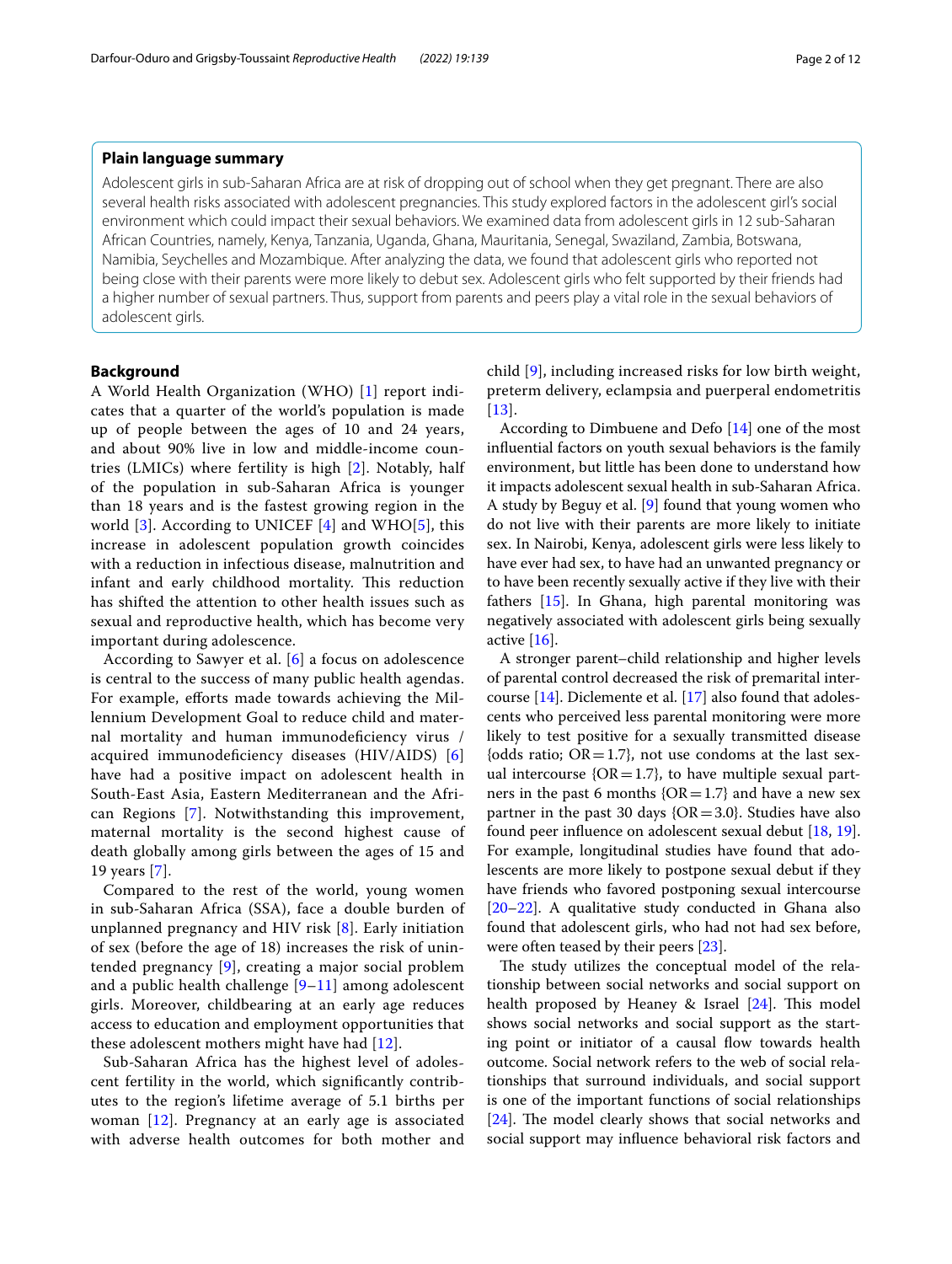preventive health practices. The study utilized this model to understand better the potential impact of adolescent social environment (parental monitoring, parental and peer connectedness) on their sexual behaviors and sexual health risk.

Thus, developing positive child-parent relationships characterized by connectedness and monitoring, in addition to perceived peer support could lead to lower risky sexual and reproductive health behaviors. To date, there have been few cross-national studies in sub-Saharan Africa exploring the social environment of adolescent girls and the impact on their sexual health. Consequently, the aim of this study is to examine the impact of parental attitudes and peer infuence on the sexual debut of adolescent girls in sub-Saharan Africa. The study objectives are, (a) to estimate the prevalence rate of initiation of sexual relationship among adolescent girls and to determine the mean age of sexual debut, and mean number of sexual partners; (b) to estimate the levels of parental monitoring, parental connectedness and peer support among adolescent girls and (c) examine the association between adolescent girls' social environment and sexual debut, age of sexual debut and number of sexual partners.

We hypothesized that adolescent girls who were monitored by and felt connected to their parents and felt supported by their peers would have lower odds of experiencing sexual debut.

#### **Methods**

#### **Research context**

The Global School-based Student Health Survey (GSHS) was the primary data source for this study. The GSHS is a standardized survey developed by the WHO in collaboration with the United Nations International Children's Emergency Fund (UNICEF), the United Nations Educational, Scientifc and Cultural Organization (UNESCO), and the United Nations Program on HIV/AIDS, with technical assistance provided by the Centers for Disease Control and Prevention (CDC). The GSHS is a collaborative surveillance project designed to help countries measure and assess health behaviors and protective factors among students between the ages of 13 and 17 years. The GSHS has ten key questionnaire modules and two of the modules address protective factors and adolescent sexual behaviors [[25](#page-11-22)].

The country selection was based on publicly available GSHS national data and data availability on adolescent girls' social environment and sexual behaviors in sub-Saharan Africa from currently available data (2003– 2015)  $[26]$  $[26]$  $[26]$ . The total number of sub-Saharan African countries included in the study was 12 with 12,067 ado-lescent girls (Fig. [1\)](#page-4-0). The Countries were Kenya, Tanzania, Uganda, Ghana, Mauritania, Senegal, Swaziland, Zambia, Botswana, Namibia, Seychelles and Mozambique. Adolescent girls in these 12 countries face similar health and social challenges when they get pregnant at an early age. According to the UN, having children at an early age reduces access to education and employment opportunities  $[12]$  $[12]$  $[12]$ . There is also the increased risk for low birth weight, preterm delivery, eclampsia and puerperal endometritis  $[13]$  $[13]$ . The study did not require approval by the institutional review board.

#### **Study design**

This study utilizes the secondary cross-sectional study design, drawing on primary data collected from the Global School-based Student Health Survey (GSHS).

#### **Study participants**

The study participants were 12,067 school going adolescent girls from 12 sub-Saharan African Countries.

#### **Measurement and variables**

The study utilized the conceptual model of the relationship between social networks and social support on health proposed by Heaney and Israel [\[24](#page-11-21)]. Measures of the social environment used were parental monitoring, parental connectedness, and perceived peer support. Sexual behavior measures were sexual debut, age at frst sexual intercourse, condom use and number of sexual partners. The survey measures used were based on the following GSHS questions [[27\]](#page-11-24):

| Type of                 | Name of                  | Questions and Coding                                                                                                                                                                                                          |                                                                                                                    |
|-------------------------|--------------------------|-------------------------------------------------------------------------------------------------------------------------------------------------------------------------------------------------------------------------------|--------------------------------------------------------------------------------------------------------------------|
| variables               | variables                | responses                                                                                                                                                                                                                     |                                                                                                                    |
| Social environ-<br>ment | Parental moni-<br>toring | During the<br>past 30 days,<br>how often did<br>your parents or<br>quardians really<br>know what you<br>were doing<br>with your free<br>time?<br>a) Never<br>b) Rarely<br>c) Sometimes<br>d) Most of the<br>time<br>e) Always | $1 =$ monitored<br>(most of the<br>time, always and<br>sometimes)<br>$2 = not moni$<br>tored (rarely and<br>never) |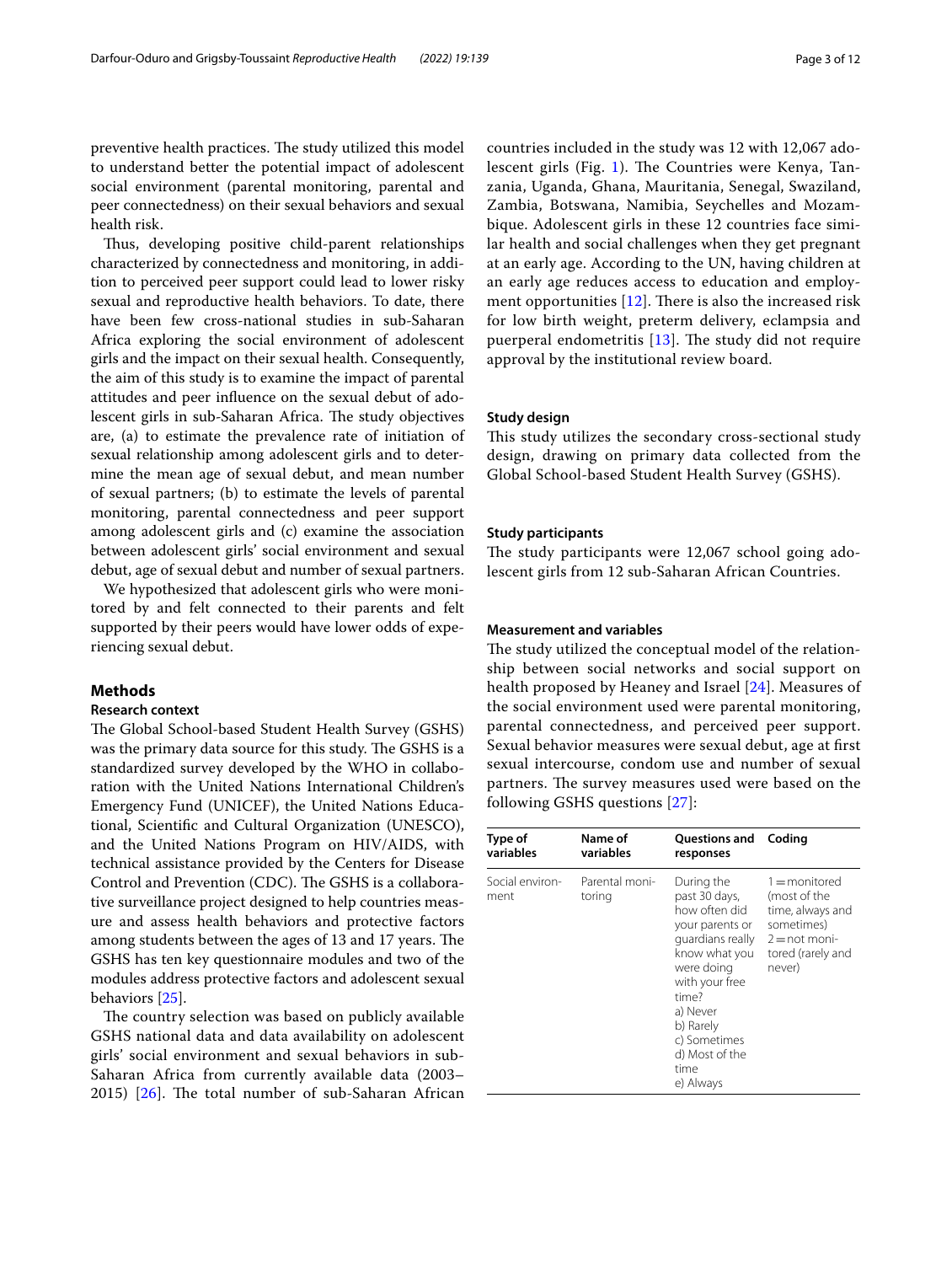| Type of<br>variables          | Name of<br>variables         | Questions and<br>responses                                                                                                                                                                                                                                                  | Coding                                                                                                              |
|-------------------------------|------------------------------|-----------------------------------------------------------------------------------------------------------------------------------------------------------------------------------------------------------------------------------------------------------------------------|---------------------------------------------------------------------------------------------------------------------|
|                               | Parental con-<br>nectedness  | During the<br>past 30 days,<br>how often did<br>your parents<br>or quardians<br>understand<br>your problems<br>and worries?<br>a) Never<br>b) Rarely<br>c) Sometimes<br>d) Most of the<br>time<br>e) Always                                                                 | $1 =$ connected<br>(most of the<br>time, always and<br>sometimes)<br>$2 = not$ con-<br>nected (rarely and<br>never) |
|                               | Perceived peer<br>support    | During the past<br>30 days, how<br>often were<br>most of the<br>students<br>in your school<br>kind and help-<br>ful?<br>a) Never<br>b) Rarely<br>c) Sometimes<br>d) Most of the<br>time<br>e) Always                                                                        | $1 =$ supported<br>(most of the<br>time, always and<br>sometimes)<br>$2 = not sup-$<br>ported (rarely and<br>never) |
| Sexual Behaviors Sexual Debut |                              | Have you ever<br>had sexual<br>intercourse?<br>a) Yes<br>b) No                                                                                                                                                                                                              | $1 = Yes$<br>$2 = No$                                                                                               |
|                               | Age of Sexual<br>intercourse | How old were<br>you when you<br>had sexual<br>intercourse for<br>the first time?<br>a) I have never<br>had sexual<br>intercourse<br>b) 11 years old<br>or younger<br>c) 12 years old<br>d)13 years old<br>e) 14 years old<br>f) 15 years old<br>g) 16 years old<br>or older | $1 = 11$ years<br>$2 = 12$ years<br>$3 = 13$ years<br>$4 = 14$ years<br>$5 = 15$ years<br>$6 = 16$ years            |
|                               | Number of<br>Sexual partners | During your life,<br>with how many<br>people have<br>you had sexual<br>intercourse?<br>a) I have never<br>had sexual<br>intercourse<br>b) 1 person<br>c) 2 people<br>d) 3 people<br>e) 4people<br>f) 5 people<br>g) 6 or more<br>people                                     | $1 = 1$ person<br>$2 = 2$ people<br>$3 = 3$ people<br>$4=4$ people<br>$5 = 5$ people<br>$6 = 6$ people              |

| Type of   | Name of    | Questions and                                                                                                                                                     | Coding                |
|-----------|------------|-------------------------------------------------------------------------------------------------------------------------------------------------------------------|-----------------------|
| variables | variables  | responses                                                                                                                                                         |                       |
|           | Condom use | The last time<br>you had sexual<br>intercourse;<br>did you or your<br>partner use a<br>condom?<br>a) I have never<br>had sexual<br>intercourse<br>b) Yes<br>c) No | $1 = Yes$<br>$2 = No$ |

Adolescent girls who answered "I have never had sexual intercourse" were excluded in the data analysis for 1) age of sexual intercourse, 2) number of sexual partners and 3) condom use

#### **Data analysis**

The data was analyzed using SPSS version 21 software (SPSS, Inc., Chicago, IL 2018). The GSHS uses the complex sampling design and this was accounted for in the data analysis. The weighting process was used. The weighting process used adds weights, stratum and primary sampling unit (PSU) to every student record in the GSHS data fle to refect the weighting process and the two-staged sampling design. The weight variable allows generalizability of the GSHS results to the entire students' population whereas the stratum and PSU account for the two-stage sample design used for the GSHS. Specifcally, the stratum refects the GSHS sampling process at the frst level which is done in schools and the PSU reflects the second level of the GSHS sampling process conducted in classrooms [\[28](#page-11-25)].

Descriptive statistics were generated to determine the number and percentage of adolescent girls who were monitored and felt connected with their parents as well as girls who reported being supported by their peers. The number and percentage of adolescent girls who had initiated sex and used condoms were also analyzed. The mean age of sexual debut and the mean number of sexual partners were also determined. Results were presented for each of the 12 countries and then for all countries.

An independent samples t-test analysis was performed to determine whether there were diferences between (i) the mean age of sexual debut based on parental monitoring, parental connectedness, and perceived peer support and (ii) the mean number of sexual partners based on parental monitoring, parental connectedness, and perceived peer support. Data analysis was performed for each country and then for the pooled data set for 12 countries.

Logistic regression models were used to measure the association between each of the social environment components (i.e., parental monitoring, parental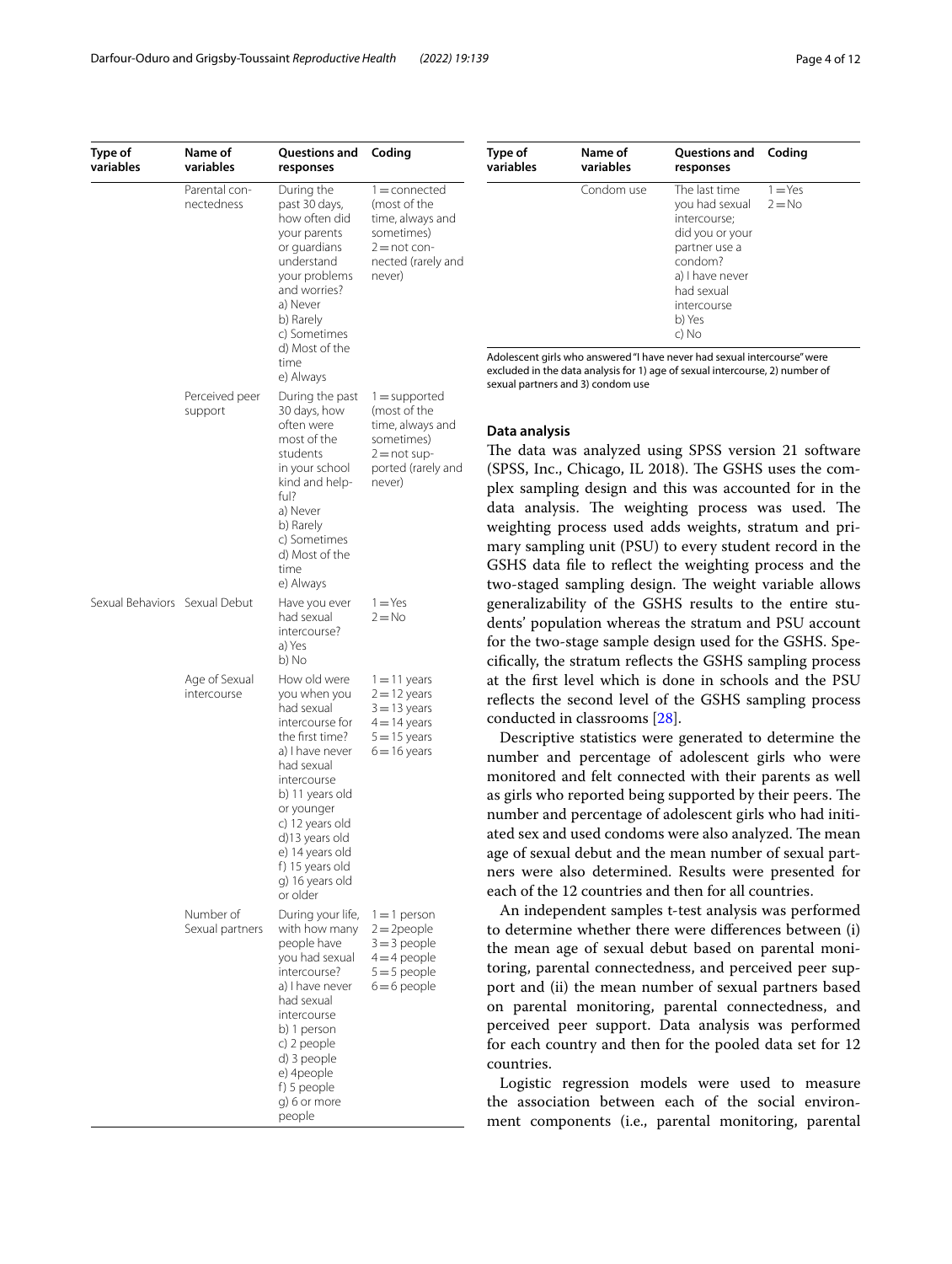connectedness, and perceived peer support) and sexual debut.. Crude odds ratios (OR) of these associations were generated, and then adjusted for age, class grade and drug use for each country. 'We pooled data for 12 countries to determine the association between parental attitudes and perceived peer support on adolescent girls' sexual behaviors. The crude ORs and adjusted ORs were generated for this analysis.

# **Results**

The study results showed that more than 50% of adolescent girls reported being monitored by their parents or guardians, felt connected with their parents, and perceived having supportive peers. (Table [1\)](#page-5-0) Adolescent girls in Kenya, Ghana, Botswana, and Uganda had the most parental monitoring (>70%). Adolescent girls in Kenya, Ghana, Namibia and Swaziland felt the most connected with their parents (>70%). More than 70% of girls in Botswana, Ghana, Kenya, Namibia, Senegal, and Uganda felt supported by their peers (Table [1\)](#page-5-0).

The sexual debut prevalence for all adolescent girls was 19.9%. The highest prevalence of sexual debut was observed among adolescent girls in Mozambique (45.8%) and Namibia (43.6%). Adolescent girls in Swaziland had the lowest prevalence (7%) of sexual debut. Among girls who had initiated sex, condom use was more predominant among adolescents' girls in Botswana (80.8%), Namibia (79.2%) and Mozambique (77.9%). The mean age of sexual debut among all the adolescent girls was 13.21 years and the mean number of sexual partners was 2.19 (Table [2\)](#page-5-1).

Results from the independent samples t-test showed signifcant diferences in the mean age of sexual debut and parental attitude, and perceived peer support in four countries, namely, Namibia, Senegal, Seychelles and Tanzania. Signifcant mean diferences in the number of sexual partners were reported in only two countries (17%). In Seychelles and Swaziland parental monitoring and perceived peer support resulted in a signifcantly lower number of sexual partners respectively.

Overall, in all countries, adolescent girls who felt connected with their parents were older when they initiated sex than those who did not feel connected with their parents (13.34 vs 12.99). In all 12 countries, adolescents who perceived support from their peers had a signifcantly higher number of sexual partners than those who did not feel supported by their peers (Table [3](#page-6-0)).

Nine Countries (75%) recorded a signifcant association between parental monitoring and sexual debut. In all

<span id="page-4-0"></span>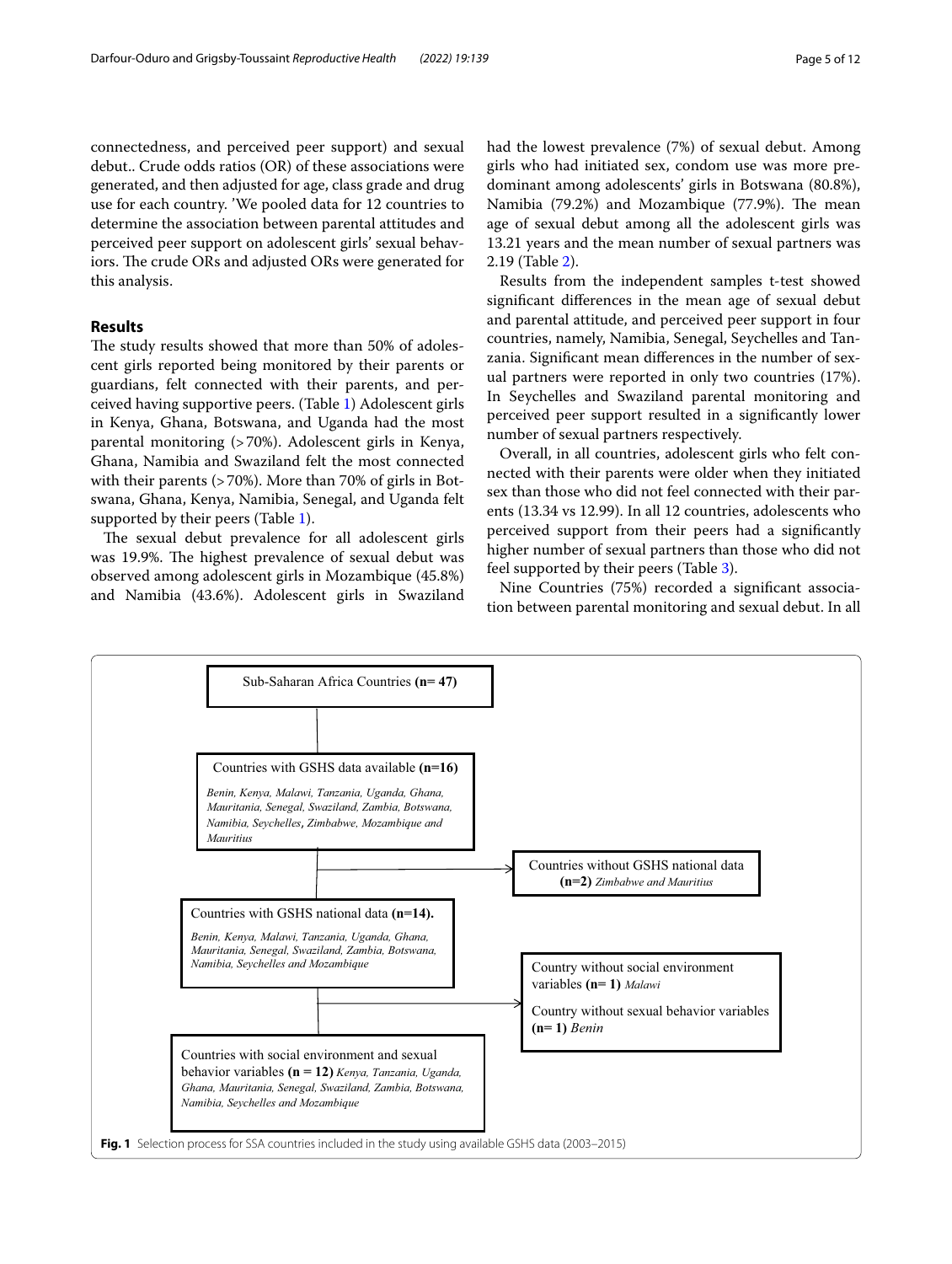| Country         | <b>Parental monitoring</b> |                      | <b>Parental connectedness</b> |               | Perceived peer support |                | N      | GSHS data year |
|-----------------|----------------------------|----------------------|-------------------------------|---------------|------------------------|----------------|--------|----------------|
|                 | <b>Monitored</b>           | <b>Not monitored</b> | Connected                     | Not connected | Supportive             | Not supportive |        |                |
|                 | N(%)                       | N(%)                 | N(%)                          | N(% )         | N(%)                   | N(%            |        |                |
| <b>Botswana</b> | 811 (70.0)                 | 348 (30.0)           | 803 (68.2)                    | 375 (31.8)    | 894 (76.6)             | 278 (23.4)     | 1199   | 2005           |
| Ghana           | 1979 (70.9)                | 821 (29.1)           | 1962 (70.1)                   | 857 (29.9)    | 2013 (72.6)            | 770 (27.4)     | 2917   | 2007           |
| Kenya           | 1308 (74.4)                | 459 (25.6)           | 1281 (74.1)                   | 469 (25.9)    | 1348 (74.1)            | 447 (25.9)     | 1882   | 2003           |
| Mauritania      | 562 (54.1)                 | 476 (45.9)           | 511 (49.9)                    | 516 (50.1)    | 597 (57.9)             | 441 (42.1)     | 1069   | 2010           |
| Mozambique      | 502 (64.0)                 | 334 (36.0)           | 562 (67.5)                    | 288 (32.5)    | 509 (56.5)             | 337 (43.5)     | 870    | 2015           |
| Namibia         | 1,592 (67.5)               | 743 (32.5)           | 1677(72.1)                    | 629(27.9)     | 1658 (71.6)            | 687 (28.4)     | 2356   | 2013           |
| Senegal         | 913 (66.7)                 | 465 (33.3)           | 805 (60.3)                    | 573 (39.7)    | 1,012(72.0)            | 370 (28.0)     | 1404   | 2005           |
| Seychelles      | 838 (64.1)                 | 458 (35.9)           | 726 (57)                      | 544 (43)      | 768 (58.3)             | 534 (41.7)     | 1337   | 2015           |
| Swaziland       | 2703 (66.9)                | 1352 (33.1)          | 2825 (70.4)                   | 1215 (29.6)   | 2670 (67.0)            | 1311 (33.0)    | 4470   | 2003           |
| Tanzania        | 1118 (56.5)                | 806 (43.5)           | 1030 (52.5)                   | 895 (47.5)    | 938 (48.1)             | 963 (51.9)     | 1935   | 2014           |
| Uganda          | 1007 (70.4)                | 458 (29.6)           | 1003 (68.6)                   | 481 (31.4)    | 1060 (72.0)            | 409 (28.0)     | 1527   | 2003           |
| Zambia          | 589 (63.0)                 | 328 (37.0)           | 605 (64.6)                    | 320 (35.4)    | 565 (62.9)             | 338 (37.1)     | 1101   | 2004           |
| All countries   | 13,922 (64.0)              | 7048 (36.0)          | 13,790 (62.1)                 | 7162 (37.9)   | 14,032 (60.6)          | 6885 (39.4)    | 22,067 |                |

<span id="page-5-0"></span>**Table1** Characteristics of the social environment of the adolescent girls (N = 22,067)

<span id="page-5-1"></span>**Table 2** A descriptive results showing the sexual behaviors of adolescent girls in 12 sub-Saharan African countries

| Country       | <b>Sexual Initiation</b> |               | <b>Condom Use</b> |             | Age of sexual debut   | <b>Number</b><br>of sexual<br>partners |  |
|---------------|--------------------------|---------------|-------------------|-------------|-----------------------|----------------------------------------|--|
|               | Yes<br>N(%)              | No<br>N(%)    | Yes<br>N(%)       | No<br>N(%   | Mean<br>(95% CI)      | Mean<br>(95% CI)                       |  |
| Botswana      | 160 (17.2)               | 766 (82.8)    | 133 (80.8)        | 32 (19.2)   | 14.23 (13.75 - 14.72) | $2.08(1.73 - 2.43)$                    |  |
| Ghana         | 263(11.9)                | 2059 (88.1)   | 426 (54.7)        | 368 (45.3)  | 12.85 (12.67-13.03)   | $2.63(2.44 - 2.83)$                    |  |
| Kenya         | 315(24.5)                | 971 (75.5)    | 147(44)           | 182 (56)    | 12.61 (12.35-12.87)   |                                        |  |
| Mauritania    | 254 (29.3)               | 618 (70.7)    | 67(55.5)          | 58 (44.5)   | 12.87 (12.29-13.45)   | $2.46(2.05 - 2.88)$                    |  |
| Mozambique    | 369 (45.8)               | 385 (54.2)    | 218 (77.9)        | 54 (22.1)   | 14.38 (13.97-14.79)   | $1.62(1.46 - 1.78)$                    |  |
| Namibia       | 849 (43.6)               | 1185 (56.4)   | 517 (79.2)        | 135 (20.8)  | 14.58 (14.40-14.77)   | $2.24(2.10-2.38)$                      |  |
| Senegal       | 129(11.3)                | 1014 (88.7)   | 87 (67.8)         | 42 (32.2)   | 13.15 (12.46-13.85)   | $1.88(1.48 - 2.27)$                    |  |
| Seychelles    | 424 (36.9)               | 769 (63.1)    | 176 (46.4)        | 203 (53.6)  | 13.15 (12.94-13.36)   | $2.57(2.35 - 2.79)$                    |  |
| Swaziland     | 252(7.0)                 | 3264 (93.0)   | 121 (48.5)        | 125(51.5)   | 13.09 (12.91-13.26)   | $2.14(1.96 - 2.31)$                    |  |
| Tanzania      | 225 (13.4)               | 1483 (86.6)   | 37(43.5)          | 48 (56.5)   | 12.30 (11.80-12.79)   | $1.94(1.64 - 2.24)$                    |  |
| Uganda        | 208 (20.4)               | 808 (79.6)    | 129(62.7)         | 75 (37.3)   | 13.82 (13.43-14.22)   | $2.10(1.80 - 2.41)$                    |  |
| Zambia        | 116 (32.6)               | 250 (67.4)    | 74 (49.9)         | 68 (50.1)   | 12.92 (12.58-13.26)   | $2.79(2.45 - 3.13)$                    |  |
| All countries | 3564 (19.9)              | 13,572 (80.1) | 2132 (57.5)       | 1390 (42.5) | 13.21 (13.04-13.37)   | 2.19 (2.08-2.29)                       |  |

–no data

nine countries, adolescent girls who were not monitored were more likely to initiate sex than adolescent girls who were monitored. The strongest association was observed in Seychelles (OR=2.72, 95% CI, 1.29–5.72, p=0.013). After adjusting for age, class grade and drug use, only three countries (Botswana, Seychelles and Swaziland) observed a signifcant association between parental monitoring and sexual debut. Overall, in 12 countries, adolescent girls who reported not experiencing monitoring by their parents compared to those who were monitored had 1.29 times the odds to initiate sex. (Table [4\)](#page-8-0).

Seven out of the twelve countries (58%) observed a signifcant association between parental connectedness and sexual debut. Adolescent girls in Senegal reported the strongest association between lack of parental connectedness and sexual debut ( $OR = 1.32$ , 95% CI, 1.14– 1.53,  $p < 0.000$ ) (OR = 2.72). Of the seven countries that observed a signifcant association, two countries (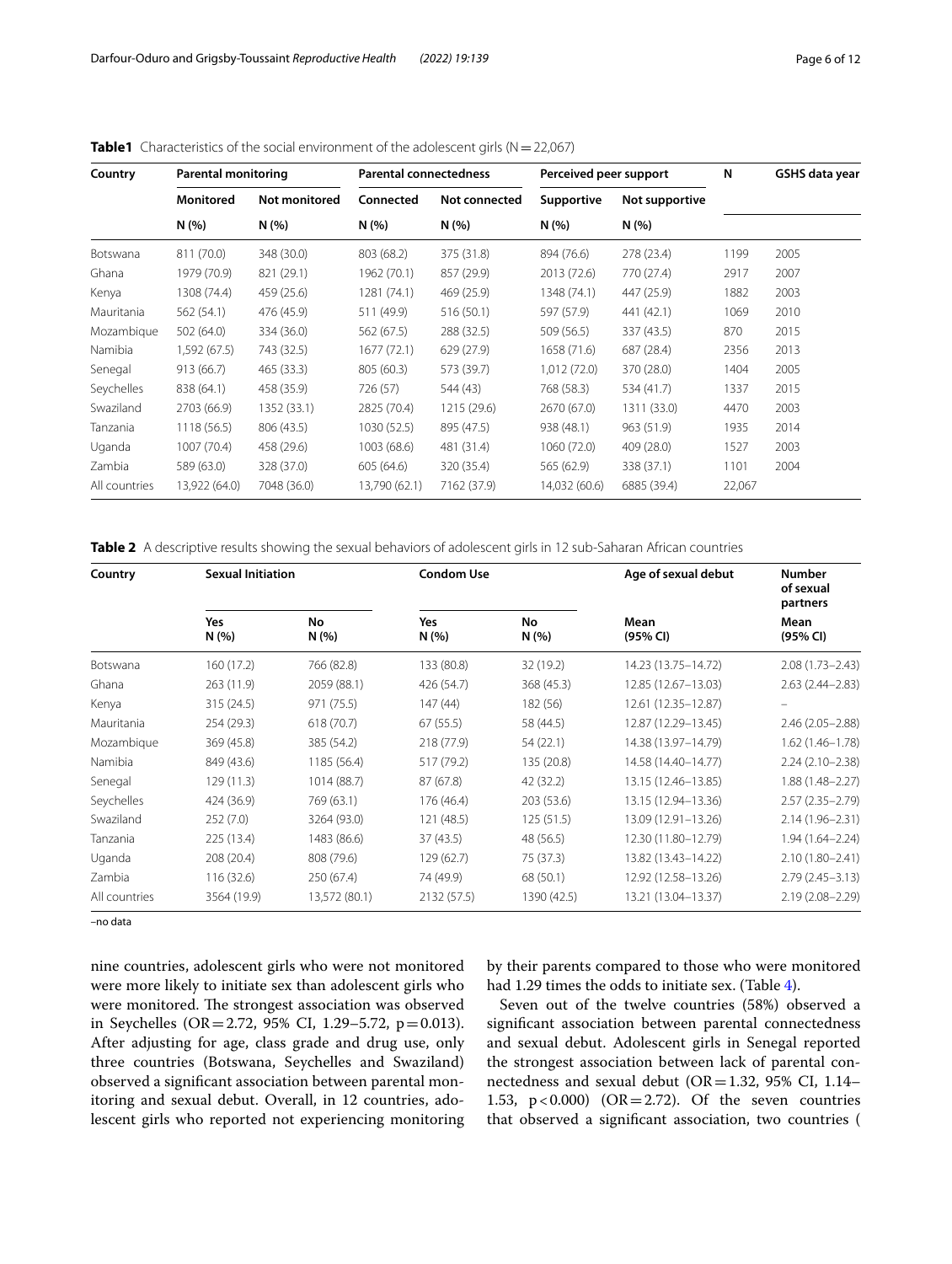# <span id="page-6-0"></span>**Table 3** Mean diferences in age of sexual debut and number of sexual partners based on social environment

| Country    | Social environment     |               | Age of sex debut    | <b>T-test</b><br>(p-value) | <b>Sexual partners</b>   | T-test<br>(p-value) |
|------------|------------------------|---------------|---------------------|----------------------------|--------------------------|---------------------|
|            |                        |               | Mean (95% CI)       |                            | Mean (95% CI)            |                     |
| Botswana   | Parental monitoring    | Monitored     | 14.16 (13.66-14.65) | 0.426                      | $1.88(1.37 - 2.38)$      | 0.197               |
|            |                        | Not monitored | 14.37 (13.74-14.99) |                            | $2.25(1.86 - 2.65)$      |                     |
|            | Parental connectedness | Connected     | 14.14 (13.63–14.66) | 0.405                      | $1.92(1.51 - 2.33)$      | 0.235               |
|            |                        | Not connected | 14.40 (13.71-15.08) |                            | $2.38(1.66 - 3.10)$      |                     |
|            | Perceived peer support | Supported     | 14.27 (13.76-14.78) | 0.730                      | $2.02(1.64 - 2.41)$      | 0.757               |
|            |                        | Not supported | 14.16 (13.41-14.91) |                            | 2.11 (1.46-2.76)         |                     |
| Ghana      | Parental monitoring    | Monitored     | 12.96 (12.73-13.99) | 0.145                      | $2.66$ ( $2.37 - 2.95$ ) | 0.753               |
|            |                        | Not monitored | 12.74 (12.50-12.97) |                            | $2.61(2.41 - 2.80)$      |                     |
|            | Parental connectedness | Connected     | 12.91 (12.70-13.12) | 0.307                      | $2.54(2.31 - 2.78)$      | 0.157               |
|            |                        | Not connected | 12.76 (12.50-13.01) |                            | $2.75(2.51 - 2.99)$      |                     |
|            | Perceived peer support | Supported     | 12.93 (12.72-13.13) | 0.265                      | 2.70 (2.48-2.93)         | 0.172               |
|            |                        | Not supported | 12.77 (12.49-13.05) |                            | $2.46(2.16 - 2.77)$      |                     |
| Kenya      | Parental monitoring    | Monitored     | 12.55 (12.22-12.88) | 0.579                      | $\overline{\phantom{m}}$ |                     |
|            |                        | Not monitored | 12.73 (12.22-13.24) |                            | ÷                        |                     |
|            | Parental connectedness | Connected     | 12.61 (12.30-12.91) | 0.447                      |                          |                     |
|            |                        | Not connected | 12.45 (12.09-12.81) |                            | ÷                        |                     |
|            | Perceived peer support | Supported     | 12.48 (12.23-12.74) | 0.306                      |                          |                     |
|            |                        | Not supported | 12.82 (12.20-13.44) |                            |                          |                     |
| Mauritania | Parental monitoring    | Monitored     | 12.83 (12.35-13.31) | 0.736                      | $2.66(2.23 - 3.09)$      | 0.264               |
|            |                        | Not monitored | 12.93 (12.04-13.83) |                            | 2.23 (1.48-2.98)         |                     |
|            | Parental connectedness | Connected     | 13.14 (12.62-13.66) | 0.235                      | $2.73(2.27 - 3.19)$      | 0.093               |
|            |                        | Not connected | 12.60 (11.64-13.57) |                            | $2.21(1.61 - 2.81)$      |                     |
|            | Perceived peer support | Supported     | 13.15 (12.54-13.77) | 0.10                       | $2.47(2.02 - 2.92)$      | 0.417               |
|            |                        | Not supported | 12.52 (11.68-13.38) |                            | $2.33(1.81 - 2.85)$      |                     |
| Mozambique | Parental monitoring    | Monitored     | 14.40 (13.79-15.01) | 0.673                      | $1.56(1.39 - 1.73)$      | 0.289               |
|            |                        | Not monitored | 14.27 (13.84-14.70) |                            | $1.67(1.47-1.86)$        |                     |
|            | Parental connectedness | Connected     | 14.50 (14.05-14.95) | 0.218                      | $1.61(1.44 - 1.79)$      | 0.987               |
|            |                        | Not connected | 14.07 (13.36-14.79) |                            | $1.61(1.41-1.82)$        |                     |
|            | Perceived peer support | Supported     | 14.28 (13.81-14.75) | 0.484                      | $1.67(1.43 - 1.91)$      | 0.313               |
|            |                        | Not supported | 14.51 (13.91-15.12) |                            | $1.54(1.39-1.68)$        |                     |
| Namibia    | Parental monitoring    | Monitored     | 14.65 (14.45-14.85) | 0.186                      | $2.20(2.06 - 2.34)$      | 0.470               |
|            |                        | Not monitored | 14.48 (14.22–14.73) |                            | $2.31(2.03 - 2.60)$      |                     |
|            | Parental connectedness | Connected     | 14.65 (14.44-14.85) | 0.321                      | 2.14 (1.97-2.31)         | 0.084               |
|            |                        | Not connected | 14.48 (14.18–14.78) |                            | $2.43(2.16 - 2.70)$      |                     |
|            | Perceived peer support | Supported     | 14.75 (14.53-14.96) | 0.001                      | 2.16 (1.99-2.33)         | 0.108               |
|            |                        | Not supported | 14.14 (13.86-14.41) |                            | 2.46 (2.14-2.79)         |                     |
| Senegal    | Parental monitoring    | Monitored     | 13.08 (12.37-13.79) | 0.687                      | $1.68(1.38 - 1.99)$      | 0.373               |
|            |                        | Not monitored | 13.22 (12.29-14.15) |                            | 2.15 (1.02-3.28)         |                     |
|            | Parental connectedness | Connected     | 13.74 (12.74-14.73) | 0.031                      | $1.66(1.38 - 1.94)$      | 0.343               |
|            |                        | Not connected | 12.70 (12.00-13.39) |                            | $2.03(1.25 - 2.81)$      |                     |
|            | Perceived peer support | Supported     | 12.99 (12.43-13.55) | 0.499                      | 1.78 (1.66-1.90          | 0.472               |
|            |                        | Not supported | 13.38 (12.03-14.73) |                            | $2.01(1.11 - 2.91)$      |                     |
| Seychelles | Parental monitoring    | Monitored     | 13.35 (13.09-13.60) | 0.007                      | $2.35(2.11 - 2.59)$      | 0.01                |
|            |                        | Not monitored | 12.90 (12.63-13.16) |                            | $2.84(2.50-3.18)$        |                     |
|            | Parental connectedness | Connected     | 13.16 (12.88–13.43) | 0.751                      | $2.42(2.14 - 2.71)$      | 0.107               |
|            |                        | Not connected | 13.11 (12.88-13.34) |                            | $2.73(2.43 - 3.04)$      |                     |
|            | Perceived peer support | Supported     | 13.22 (12.95-13.49) | 0.292                      | $2.50(2.27 - 2.73)$      | 0.439               |
|            |                        | Not supported | 13.06 (12.82–13.30) |                            | $2.65(2.28 - 3.03)$      |                     |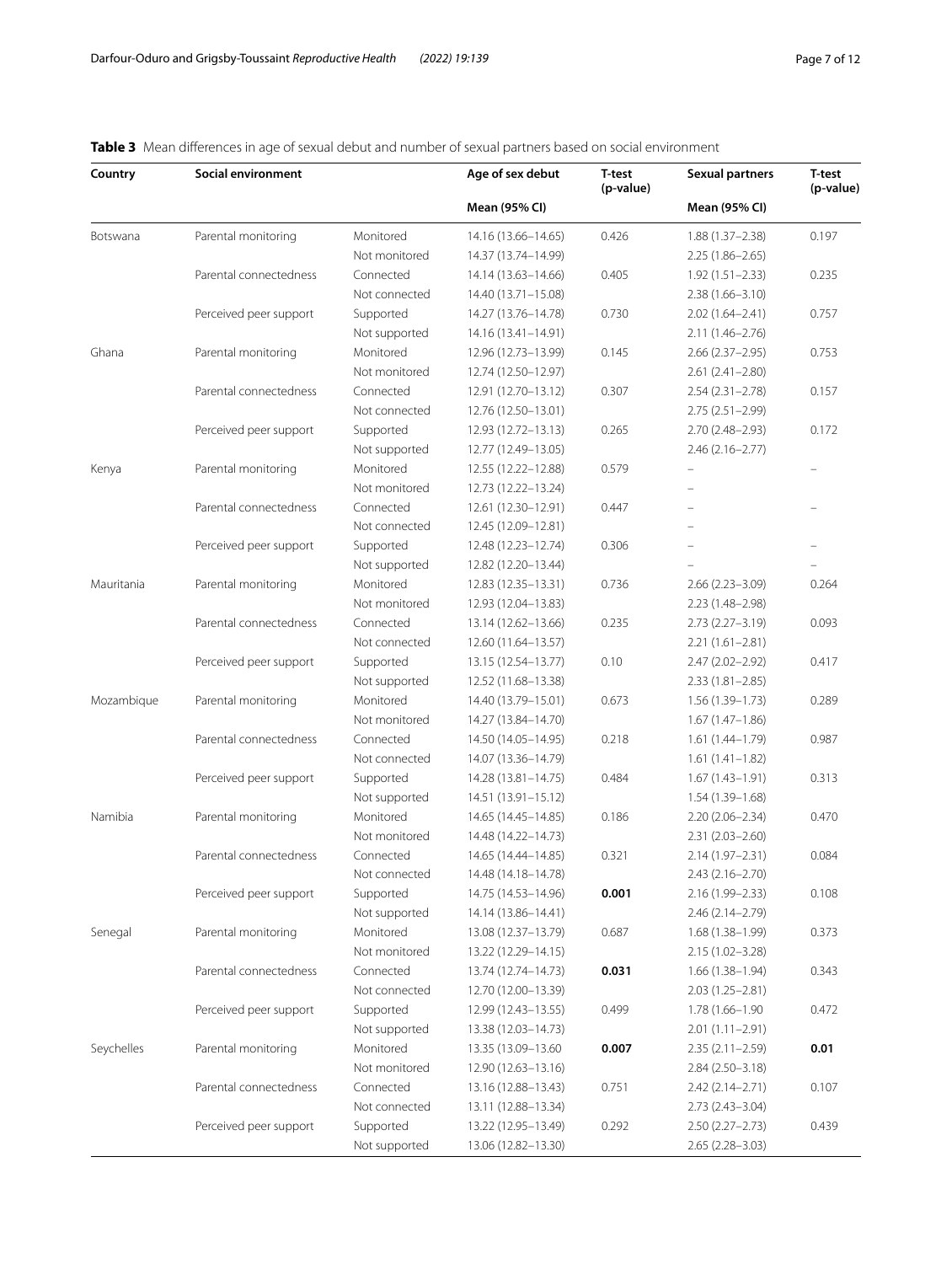### **Table 3** (continued)

| Country       | Social environment     |                                             | Age of sex debut                                                  | T-test<br>(p-value) | <b>Sexual partners</b>                                            | <b>T-test</b><br>(p-value) |
|---------------|------------------------|---------------------------------------------|-------------------------------------------------------------------|---------------------|-------------------------------------------------------------------|----------------------------|
|               |                        |                                             | Mean (95% CI)                                                     |                     | Mean (95% CI)                                                     |                            |
| Swaziland     | Parental monitoring    | Monitored                                   | 13.12 (12.86-13.39)                                               | 0.702               | $2.13(1.90 - 2.37)$                                               | 0.458                      |
|               |                        | Not monitored                               | 13.05 (12.77-13.33)                                               |                     | $1.97(1.63 - 2.31)$                                               |                            |
|               | Parental connectedness | Connected                                   | 13.10 (12.86-13.34)                                               | 0.672               | $2.13(1.83 - 2.44)$                                               | 0.945                      |
|               |                        | Not connected                               | 13.17 (12.93-13.41)                                               |                     | $2.11(1.73 - 2.50)$                                               |                            |
|               | Perceived peer support | Supported                                   | 13.14 (12.92-13.36)                                               | 0.465               | $1.93(1.76 - 2.10)$                                               | 0.044                      |
| Tanzania      | Parental monitoring    | Not supported<br>Monitored                  | 13.00 (12.66-13.34)<br>12.93 (12.22-13.65)                        | 0.013               | $2.38(2.00 - 2.76)$<br>$1.84(1.40 - 2.28)$                        | 0.765                      |
|               |                        | Not monitored                               | 11.97 (11.58-12.36)                                               |                     | 1.92 (1.54-2.30)                                                  |                            |
|               | Parental connectedness | Connected<br>Not connected                  | 12.31 (11.67-12.94)<br>12.28 (11.70-12.87)                        | 0.942               | $1.94(1.45 - 2.44)$<br>$1.94(1.53 - 2.35)$                        | 1.00                       |
|               | Perceived peer support | Supported                                   | 11.88 (11.34-12.42)                                               | 0.039               | $1.96(1.53 - 2.40)$                                               | 0.393                      |
| Uganda        | Parental monitoring    | Not supported<br>Monitored                  | 12.61 (12.01-13.22)<br>14.01 (13.56-14.47)                        | 0.026               | $1.79(1.51 - 2.07)$<br>$2.16(1.80 - 2.51)$                        | 0.258                      |
|               | Parental connectedness | Not monitored<br>Connected<br>Not connected | 13.43 (12.99-13.87)<br>14.05 (13.51-14.59)<br>13.49 (13.06-13.93) | 0.070               | $1.92(1.53 - 2.30)$<br>$2.00(1.61 - 2.39)$<br>$2.22(1.79 - 2.64)$ | 0.350                      |
|               | Perceived peer support | Supported<br>Not supported                  | 13.98 (13.44-14.52)<br>13.55 (13.26-13.85)                        | 0.139               | $2.11(1.75 - 2.46)$<br>$2.13(1.59 - 2.67)$                        | 0.941                      |
| Zambia        | Parental monitoring    | Monitored<br>Not monitored                  | 12.88 (12.46-13.31)<br>13.04 (12.49-13.58)                        | 0.509               | $2.79(2.20 - 3.38)$<br>2.48 (1.91-3.04)                           | 0.466                      |
|               | Parental connectedness | Connected<br>Not connected                  | 13.13 (12.71-13.54)<br>12.73 (12.11-13.34)                        | 0.182               | $2.72(2.28 - 3.15)$<br>$2.72(2.08 - 3.36)$                        | 0.982                      |
|               | Perceived peer support | Supported<br>Not supported                  | 13.09 (12.62-13.55)<br>12.65 (12.08-13.21)                        | 0.152               | $2.96(2.34 - 3.57)$<br>$2.38(1.82 - 2.95)$                        | 0.225                      |
| All countries | Parental<br>monitoring | Monitored<br>Not monitored                  | 13.28 (13.08-13.48)<br>13.10 (12.89-13.31)                        | 0.135               | $2.19(2.05 - 2.33)$<br>$2.13(2.00 - 2.26)$                        | 0.490                      |
|               | Parental connectedness | Connected<br>Not connected                  | 13.34 (13.16-13.52)<br>12.99 (12.76-13.22)                        | 0.002               | $2.14(2.01 - 2.26)$<br>$2.21(2.06 - 2.37)$                        | 0.426                      |
|               | Perceived peer support | Supported<br>Not supported                  | 13.20 (13.03-13.37)<br>13.25 (13.00-13.50)                        | 0.674               | $2.23(2.14 - 2.36)$<br>2.03 (1.89-2.17)                           | 0.015                      |

No data; Boldface—signifcant at<0.05

Tanzania, and Uganda) remained signifcant after adjusting for age, class grade and drug use. The results from the pooled data of all 12 countries showed that adolescents who were not connected with their parents were 1.32 times as likely to initiate sex compared to adolescent girls who felt connected to their parents. (Table [4](#page-8-0)).

With respect to perceived peer support, only three countries (25%) observed a signifcant association between perceived peer support and sexual debut. Adolescent girls who did not feel supported by their peers were more likely to initiate sex in Ghana, Kenya and Senegal. This association remained significant in Senegal  $(aOR = 1.73, 95\% \text{ CI}, 1.19-2.53, p=0.008)$  after controlling for age, class grade and drug use (Table [4\)](#page-8-0).

# **Discussion**

The study findings indicate that adolescent girls in sub-Saharan Africa whose parents did not know what they did during their free time (not monitored by their parents) were more likely to initiate sex compared to their counterparts who were monitored by their parents. Likewise, adolescents' girls who felt their parents or guardians did not understand their problems and worries (not connected with their parents) were also more likely to initiate sex compared to adolescent girls who felt connected with their parents.

Our fndings are consistent with previous studies conducted in some countries in sub-Saharan Africa. In Ghana, Kumi-Kyereme et al. [\[16\]](#page-11-14) found that adolescent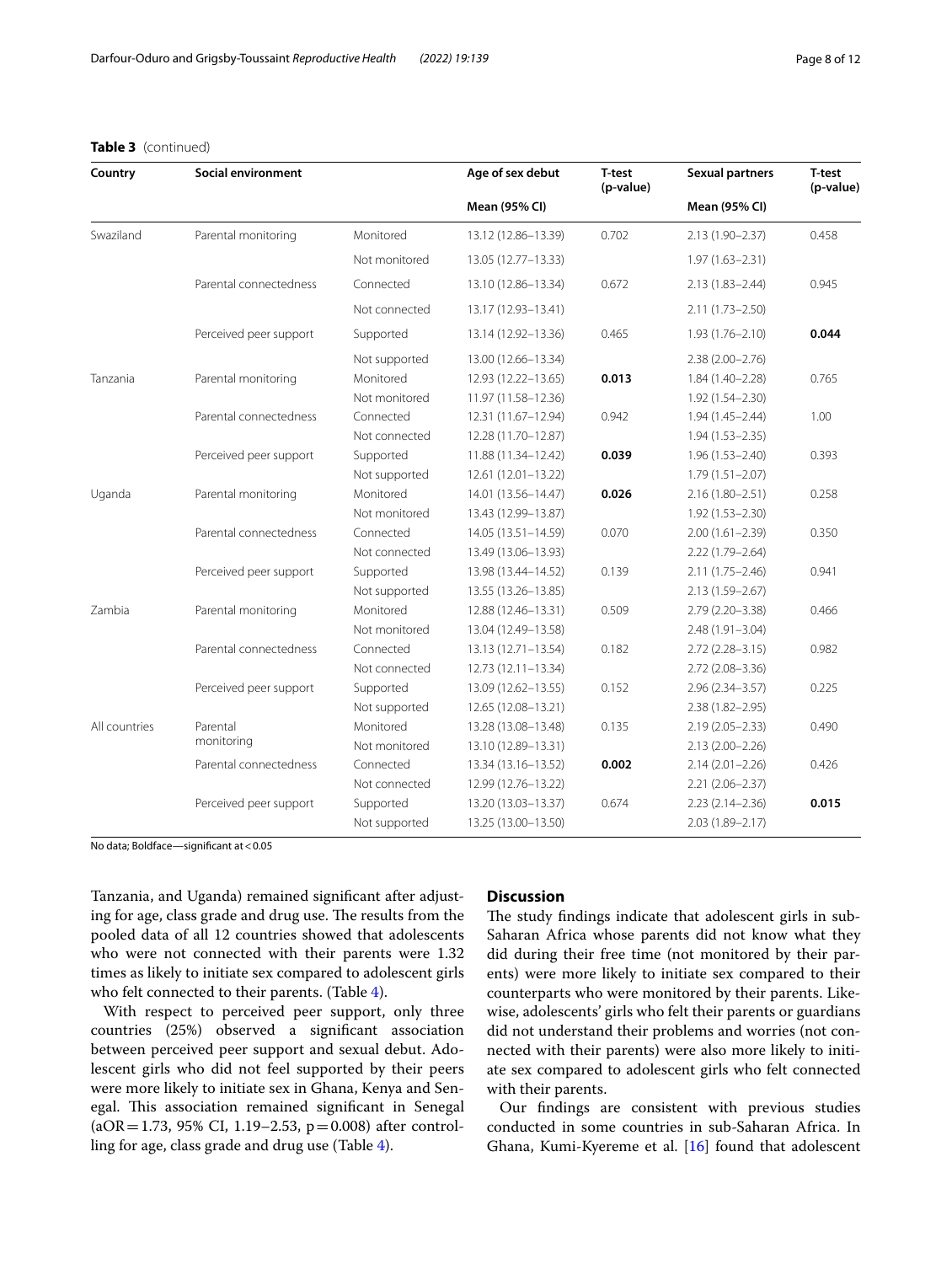| Country    | Social environment     | Sexual debut    |                      |           |                        |         |
|------------|------------------------|-----------------|----------------------|-----------|------------------------|---------|
|            |                        |                 | OR (95% CI)          | p-value   | <b>AOR</b><br>(95% CI) | p-value |
| Botswana   | Parental monitoring    | Not monitored   | $2.02(1.37 - 2.97)$  | 0.002     | $1.88(1.14 - 3.10)$    | 0.017   |
|            |                        | Monitored (ref) |                      |           |                        |         |
|            | Parental connectedness | Not connected   | $1.30(0.93 - 1.83)$  | 0.113     | $1.12(0.77 - 1.62)$    | 0.530   |
|            |                        | Connected (ref) |                      |           |                        |         |
|            | Perceived peer support | Not supported   | $1.12(0.76 - 1.65)$  | 0.556     | $0.99(0.57 - 1.72)$    | 0.960   |
|            |                        | Supported (ref) |                      |           |                        |         |
| Ghana      | Parental monitoring    | Not monitored   | 1.55 (1.34-2.12)     | 0.007     | $1.15(0.83 - 1.60)$    | 0.386   |
|            |                        | Monitored (ref) |                      |           |                        |         |
|            | Parental connectedness | Not connected   | $1.43(1.00 - 2.05)$  | 0.052     | $1.23(0.77 - 1.96)$    | 0.379   |
|            |                        | Connected (ref) |                      |           |                        |         |
|            | Perceived peer support | Not supported   | $1.54(1.14 - 2.08)$  | 0.006     | $1.22(0.83 - 1.79)$    | 0.309   |
|            |                        | Supported (ref) |                      |           |                        |         |
| Kenya      | Parental monitoring    | Not monitored   | $0.98(0.54 - 1.68)$  | 0.948     | $0.84(0.41 - 1.74)$    | 0.628   |
|            |                        | Monitored (ref) |                      |           |                        |         |
|            | Parental connectedness | Not connected   | $1.12(0.80 - 1.58)$  | 0.506     | $1.15(0.76 - 1.73)$    | 0.502   |
|            |                        | Connected (ref) |                      |           |                        |         |
|            | Perceived peer support | Not supported   | $1.38(1.001 - 1.90)$ | $0.049**$ | 1.33 (0.98-1.79)       | 0.063   |
|            |                        | Supported (ref) |                      |           |                        |         |
| Mauritania | Parental monitoring    | Not monitored   | $1.13(0.69 - 1.85)$  | 0.612     | $1.26(0.73 - 2.18)$    | 0.379   |
|            |                        | Monitored (ref) |                      |           |                        |         |
|            | Parental connectedness | Not connected   | $1.01(0.58 - 1.74)$  | 0.981     | $0.72(0.4 - 1.29)$     | 0.244   |
|            |                        | Connected (ref) |                      |           |                        |         |
|            | Perceived peer support | Not supported   | $1.48(0.85 - 2.56)$  | 0.147     | $1.35(0.7-2.62)$       | 0.341   |
|            |                        | Supported (ref) |                      |           |                        |         |
| Mozambique | Parental monitoring    | Not monitored   | 1.43 (1.07-1.89)     | 0.018     | $1.28(0.82 - 1.99)$    | 0.256   |
|            |                        | Monitored (ref) |                      |           |                        |         |
|            | Parental connectedness | Not connected   | $1.19(0.81 - 1.75)$  | 0.360     | $0.99(0.68 - 1.43)$    | 0.936   |
|            |                        | Connected (ref) |                      |           |                        |         |
|            | Perceived peer support | Not supported   | $1.04(0.59 - 1.82)$  | 0.886     | $0.98(0.60 - 1.61)$    | 0.943   |
|            |                        | Supported (ref) |                      |           |                        |         |
| Namibia    | Parental monitoring    | Not monitored   | 1.49 (1.12–1.99)     | 0.009     | $1.24(0.91 - 1.71)$    | 0.171   |
|            |                        | Monitored (ref) |                      |           |                        |         |
|            | Parental connectedness | Not connected   | 1.43 (1.05-1.93)     | 0.024     | $1.34(0.96 - 1.88)$    | 0.083   |
|            |                        | Connected (ref) |                      |           |                        |         |
|            | Perceived peer support | Not supported   | $1.21(0.95 - 1.55)$  | 0.116     | $1.25(0.97 - 1.62)$    | 0.076   |
|            |                        | Supported (ref) |                      |           |                        |         |
| Senegal    | Parental monitoring    | Not monitored   | 1.76 (0.92-3.38)     | 0.084     | $1.09(0.59 - 2.01)$    | 0.770   |
|            |                        | Monitored (ref) |                      |           |                        |         |
|            | Parental connectedness | Not connected   | 2.72 (1.29–5.72)     | 0.013     | 2.36 (0.98-5.68)       | 0.054   |
|            |                        | Connected (ref) |                      |           |                        |         |
|            | Perceived peer support | Not supported   | $2.36(1.31 - 4.25)$  | 0.008     | $1.73(1.19 - 2.53)$    | 0.008   |
|            |                        | Supported (ref) |                      |           |                        |         |

<span id="page-8-0"></span>**Table 4** Logistic regression model results showing the association between adolescent girls' social environment and sexual debut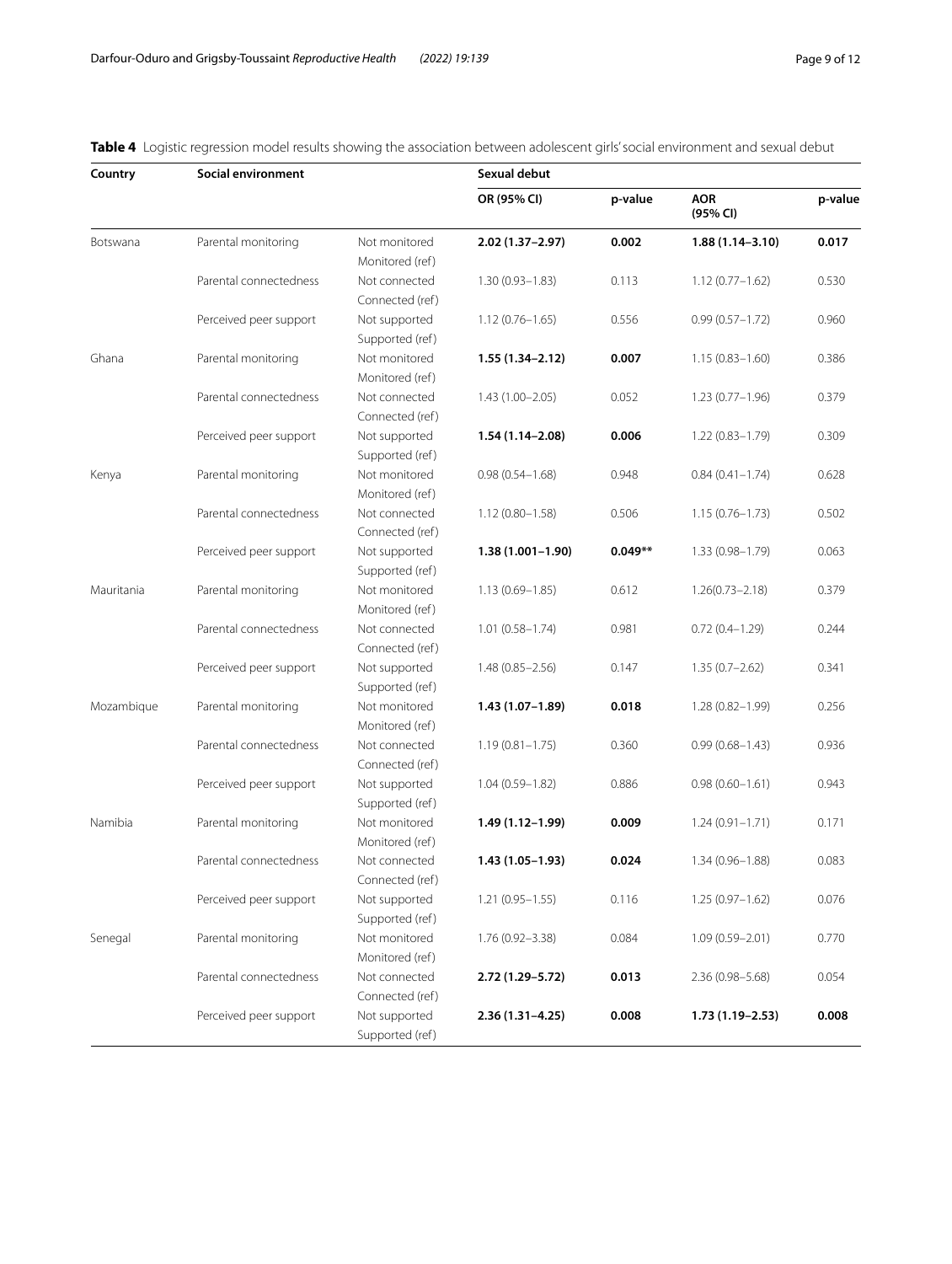# **Table 4** (continued)

| Country       | Social environment     |                 | Sexual debut        |         |                        |         |  |
|---------------|------------------------|-----------------|---------------------|---------|------------------------|---------|--|
|               |                        |                 | OR (95% CI)         | p-value | <b>AOR</b><br>(95% CI) | p-value |  |
| Seychelles    | Parental monitoring    | Not monitored   | $2.30(1.71 - 3.10)$ | 0.000   | $2.27(1.61 - 3.20)$    | 0.000   |  |
|               |                        | Monitored (ref) |                     |         |                        |         |  |
|               | Parental connectedness | Not connected   | $1.53(1.19-1.96)$   | 0.001   | $1.04(0.76 - 1.40)$    | 0.818   |  |
|               |                        | Connected (ref) |                     |         |                        |         |  |
|               | Perceived peer support | Not supported   | $1.21(0.93 - 1.57)$ | 0.150   | $1.10(0.84 - 1.44)$    | 0.485   |  |
|               |                        | Supported (ref) |                     |         |                        |         |  |
| Swaziland     | Parental monitoring    | Not monitored   | $1.75(1.33 - 2.30)$ | 0.000   | $1.59(1.17 - 2.15)$    | 0.003   |  |
|               |                        | Monitored (ref) |                     |         |                        |         |  |
|               | Parental connectedness | Not connected   | $1.93(1.48 - 2.51)$ | 0.000   | 1.35 (0.94-1.94)       | 0.102   |  |
|               |                        | Connected (ref) |                     |         |                        |         |  |
|               | Perceived peer support | Not supported   | $1.20(0.89 - 1.62)$ | 0.229   | $0.99(0.69 - 1.41)$    | 0.949   |  |
|               |                        | Supported (ref) |                     |         |                        |         |  |
| Tanzania      | Parental monitoring    | Not monitored   | $1.50(1.09 - 2.06)$ | 0.014   | $1.01(0.69 - 1.48)$    | 0.946   |  |
|               |                        | Monitored (ref) |                     |         |                        |         |  |
|               | Parental connectedness | Not connected   | $1.90(1.43 - 2.53)$ | 0.000   | $1.78(1.25 - 2.53)$    | 0.003   |  |
|               |                        | Connected (ref) |                     |         |                        |         |  |
|               | Perceived peer support | Not supported   | $1.35(0.99 - 1.83)$ | 0.761   | $1.23(0.94 - 1.60)$    | 0.120   |  |
|               |                        | Supported (ref) |                     |         |                        |         |  |
| Uganda        | Parental monitoring    | Not monitored   | $1.60(1.02 - 2.53)$ | 0.044   | $1.41(0.74 - 2.68)$    | 0.278   |  |
|               |                        | Monitored (ref) |                     |         |                        |         |  |
|               | Parental connectedness | Not connected   | $1.95(1.44 - 2.63)$ | 0.000   | 1.92 (1.32-2.78)       | 0.001   |  |
|               |                        | Connected (ref) |                     |         |                        |         |  |
|               | Perceived peer support | Not supported   | $1.38(0.94 - 2.04)$ | 0.098   | $1.04(0.75 - 1.44)$    | 0.796   |  |
|               |                        | Supported (ref) |                     |         |                        |         |  |
| Zambia        | Parental monitoring    | Not monitored   | $2.03(1.01 - 4.09)$ | 0.047   | $0.92(0.39 - 2.17)$    | 0.832   |  |
|               |                        | Monitored (ref) |                     |         |                        |         |  |
|               | Parental connectedness | Not connected   | $2.06(1.18 - 5.71)$ | 0.021   | $2.12(0.87 - 5.12)$    | 0.092   |  |
|               |                        | Connected (ref) |                     |         |                        |         |  |
|               | Perceived peer support | Not supported   | $0.92(0.50 - 1.67)$ | 0.761   | $0.81(0.38 - 1.74)$    | 0.563   |  |
|               |                        | Supported (ref) |                     |         |                        |         |  |
| All countries | Parental monitoring    | Not monitored   | $1.29(1.09 - 1.52)$ | 0.003   | $1.12(0.93 - 1.35)$    | 0.231   |  |
|               |                        | Monitored (ref) |                     |         |                        |         |  |
|               | Parental connectedness | Not connected   | $1.30(1.13 - 1.51)$ | 0.000   | $1.32(1.14 - 1.53)$    | 0.000   |  |
|               |                        | Connected (ref) |                     |         |                        |         |  |
|               | Perceived peer support | Not supported   | $1.16(0.99 - 1.37)$ | 0.075   | $1.13(0.97 - 1.31)$    | 0.119   |  |
|               |                        | Supported (ref) |                     |         |                        |         |  |

–adjusted for age, class Grade and drug use; \*\*Borderline signifcance

girls who were monitored by their parents were less likely to be sexually active. Dimbuene and Defo [[14](#page-11-12)] also conducted a study on family environment and premarital intercourse in Cameroon, and found that parents who had a stronger relationship with their children and exercised higher levels of parental control helped reduce the risk of premarital intercourse. In the United States, Diclemente et al. [[17\]](#page-11-15) found that adolescents who perceived less parental monitoring were more likely to test positive for a sexually transmitted disease, not use condoms at the last sexual intercourse and also to have multiple sexual partners.

The study results showed that adolescent girls in all 12 countries, who felt supported by their peers, had a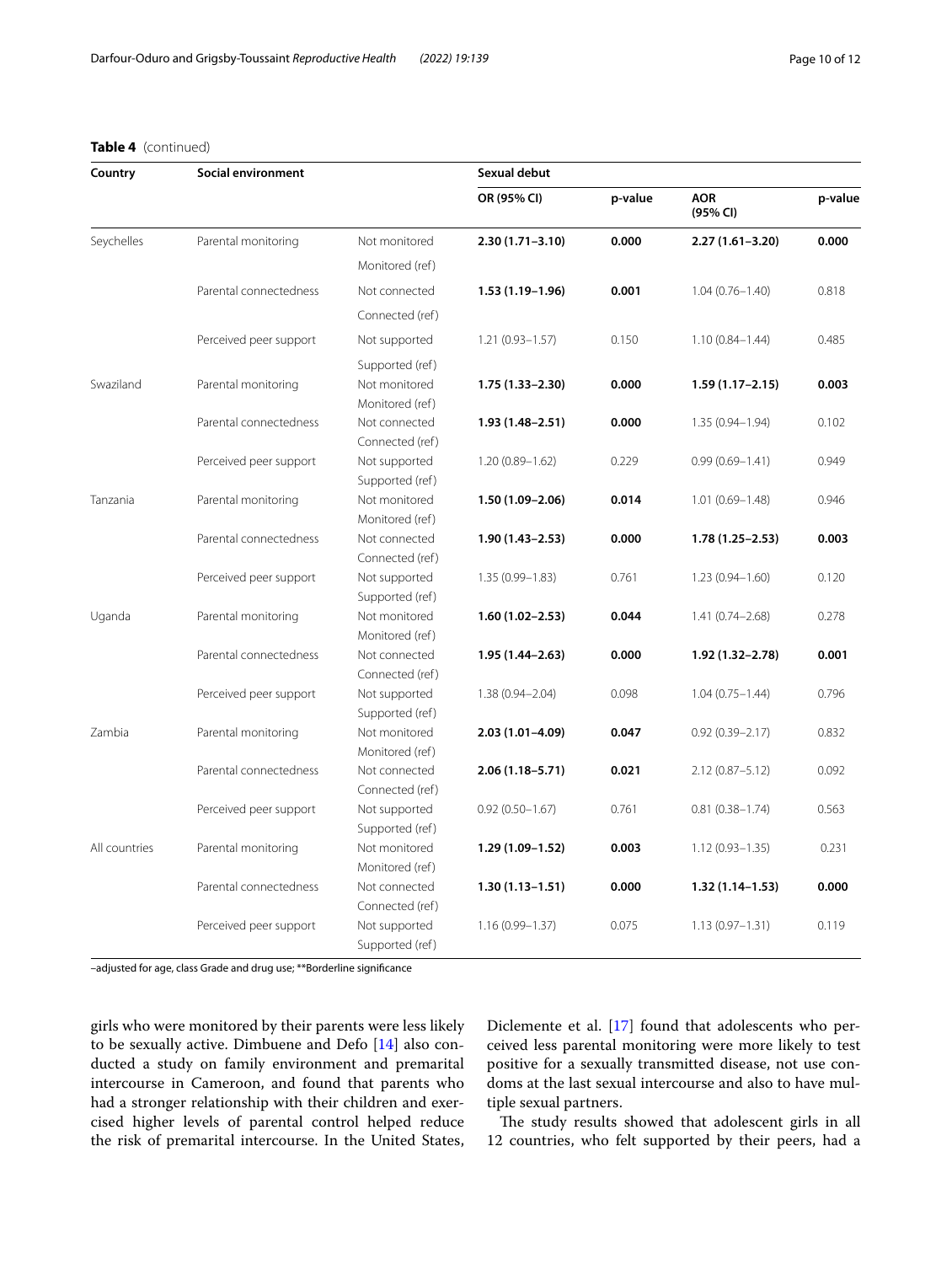signifcantly higher number of sexual partners. Previous studies have also found peer infuence on adolescent sexual behaviors [\[18](#page-11-16), [19](#page-11-17), [23\]](#page-11-20).

We found that the age of sexual debut difered among adolescents in the countries included in our study. This is consistent with previous studies. For example, Melesse et al. [\[29](#page-11-26)] found that girls in West and Central Africa reported a younger age of sexual debut. Studies indicate that adolescent girls who initiate sex early are less likely to use condoms and other contraceptives at frst sex, thereby increasing their risk of pregnancy and sexually transmitted infections (STIs) [\[30](#page-11-27)[–32](#page-11-28)]. Also, according to Magnusson and Trost [[33](#page-11-29)] early sexual activity in girls has also been associated with higher levels of gynecological problems. Early initiation of sex could result in teen-age pregnancy which according to Yakubu and Salisu [[34](#page-11-30)] may contribute to denying students access to education and potentially afect their growth and the development of their children.

The study utilized the conceptual model of the relationship between social networks and social support on health proposed by Heaney and Israel  $[24]$  $[24]$ . The study results support this conceptual model that social networks and social support (parental monitoring, parental connectedness, and peer support) may infuence behavioral risk factors such as early sexual debut, age of sexual debut and number of sexual partners. We suggest that health policies targeting the sexual behaviors of adolescent girls in SSA should prioritize involving the family especially parents and caregivers and also peer support to reduce teenage pregnancies and STI.

# **Strengths and limitations**

The study is one of the few studies to explore the association between the social environment of adolescent girls and their sexual behaviors in sub-Saharan Africa. Despite this strength, the study had a few limitations. The GSHS data surveys school going adolescents as such adolescent girls who might have dropped out of school may not have been captured.

Secondly, adolescents had to recall their sexual behaviors during the past 30 days. This approach could lead to the potential of recall bias. Also, the GSHS questions were used as proxy for this study, thus the parental infuence scale and the perceived peer support scale tailored towards sexual behaviors among adolescents would have been preferred. For example, previous research has shown that self-efficacy, presence of sexual coercion, age of partner, partner-type could infuence adolescent sexual behaviors [[35](#page-11-31), [36](#page-11-32)] but these variables are not available in the GSHS data. Therefore, the study warrants caution with interpretation.

The secondary nature of our data analysis limits the exploration of additional relevant variables, and by extent, the measurement protocols utilized by the CDC and the WHO. We do note that these variables are reliable and have been used in other published studies [\[37](#page-11-33), [38\]](#page-11-34). This was also a cross-sectional study, so we did not follow the adolescent girl's trajectory from their social environment to their sexual behaviors.

We conveniently sampled countries that GSHS national data that was publicly available, and the data years ranged from 2003 to 2015. We acknowledge that they might be some behavioral changes among adolescent girls in the countries included in the study since the GSHS data was collected. Thus, the study warrants caution with interpretation.Lastly, we would have preferred to also examine whether diferences exist in adolescent girls' sexual debut among girls living in single parent homes compared to those living with both parents, but the data was not available in the GSHS survey.

## **Conclusion**

Adolescent girls who are not monitored and do not feel connected with their parents are more likely to debut sex early. We conclude that adolescent girls' social environment in sub-Saharan Africa plays a vital role in sexual debut, age of sexual debut, and the number of sexual partners.

#### **Acknowledgements**

We are grateful to the World Health Organization and the Centers for Disease Control and Prevention for the provision of the GSHS data. Thanks to the Country coordinators and the students who participated in the GSHS data collection.

#### **Author contributions**

S.A.D.O. formulated the research question, S.A.D.O. and D.S.G.T. designed the study, S.A.D.O. carried it out, S.A.D.O. analyzed the data and S.A.D.O and D.S.G.T. wrote the article. All authors read and approved the fnal manuscript.

#### **Funding**

There was no funding for this work.

#### **Availability of data and materials**

The study used the Global School-based Student Health Survey (GSHS) data which is a publicly available data. Available from: [http://www.who.int/chp/](http://www.who.int/chp/gshs/datasets/en/) [gshs/datasets/en/.](http://www.who.int/chp/gshs/datasets/en/)

#### **Declarations**

#### **Ethics approval and consent to participate**

The study did not require approval by the institutional review board.

#### **Consent for publication**

Not Applicable.

#### **Competing interests**

The authors declare that they have no competing interests.